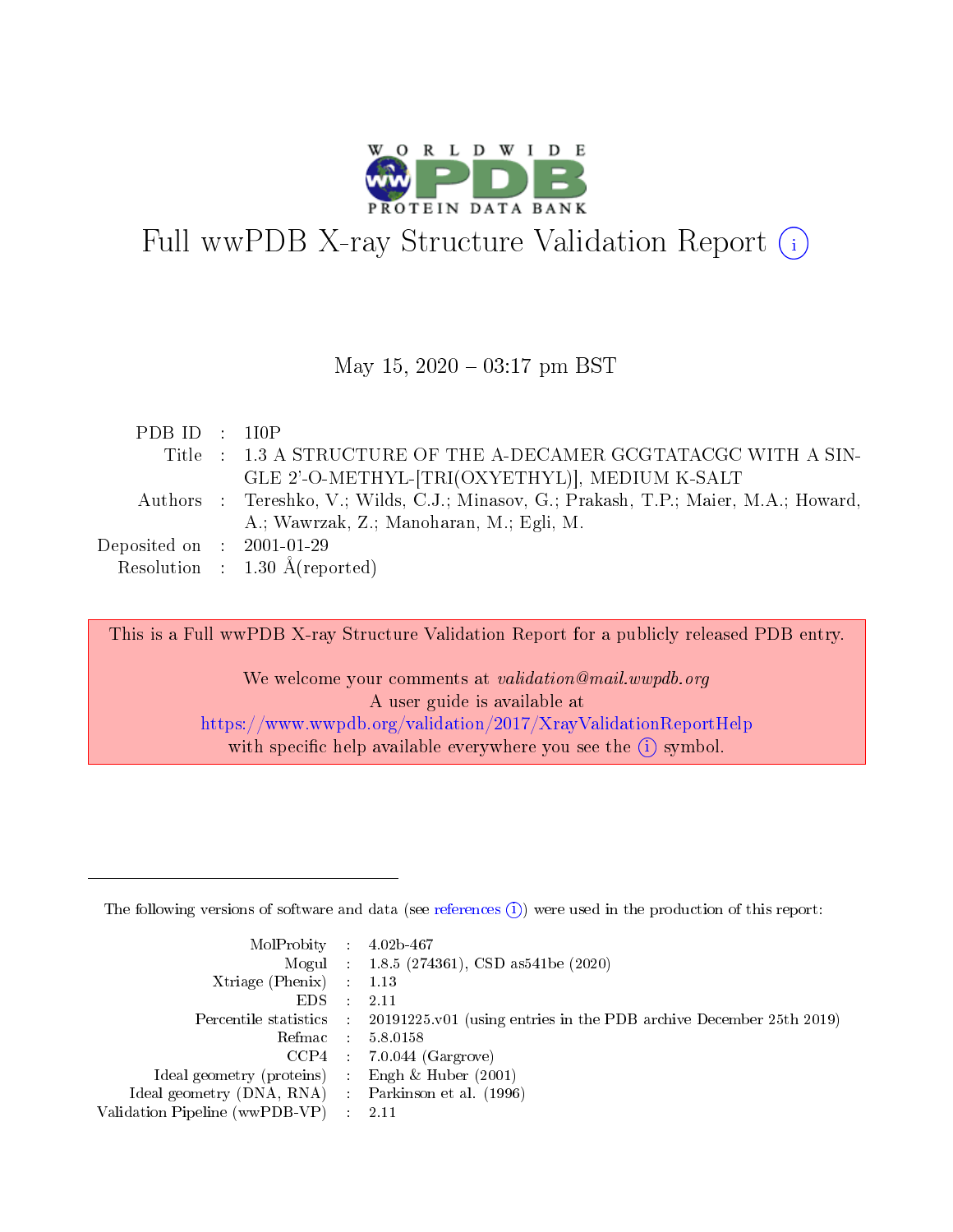# 1 [O](https://www.wwpdb.org/validation/2017/XrayValidationReportHelp#overall_quality)verall quality at a glance  $(i)$

The following experimental techniques were used to determine the structure: X-RAY DIFFRACTION

The reported resolution of this entry is 1.30 Å.

Percentile scores (ranging between 0-100) for global validation metrics of the entry are shown in the following graphic. The table shows the number of entries on which the scores are based.



| Metric            | Whole archive<br>$(\#Entries)$ | Similar resolution<br>$(\#Entries, resolution range(A))$ |
|-------------------|--------------------------------|----------------------------------------------------------|
| $\kappa_{free}$   | 130704                         | $1058(1.30-1.30)$                                        |
| $\cdot$ lashscore | 141614                         | $1101(1.30-1.30)$                                        |

The table below summarises the geometric issues observed across the polymeric chains and their fit to the electron density. The red, orange, yellow and green segments on the lower bar indicate the fraction of residues that contain outliers for  $\geq=3$ , 2, 1 and 0 types of geometric quality criteria respectively. A grey segment represents the fraction of residues that are not modelled. The numeric value for each fraction is indicated below the corresponding segment, with a dot representing fractions  $\epsilon = 5\%$ 

| Mol | $Chain$ Length | Quality of chain |     |  |
|-----|----------------|------------------|-----|--|
|     | 16             | 40%              | 60% |  |
|     |                | 10%              | 90% |  |

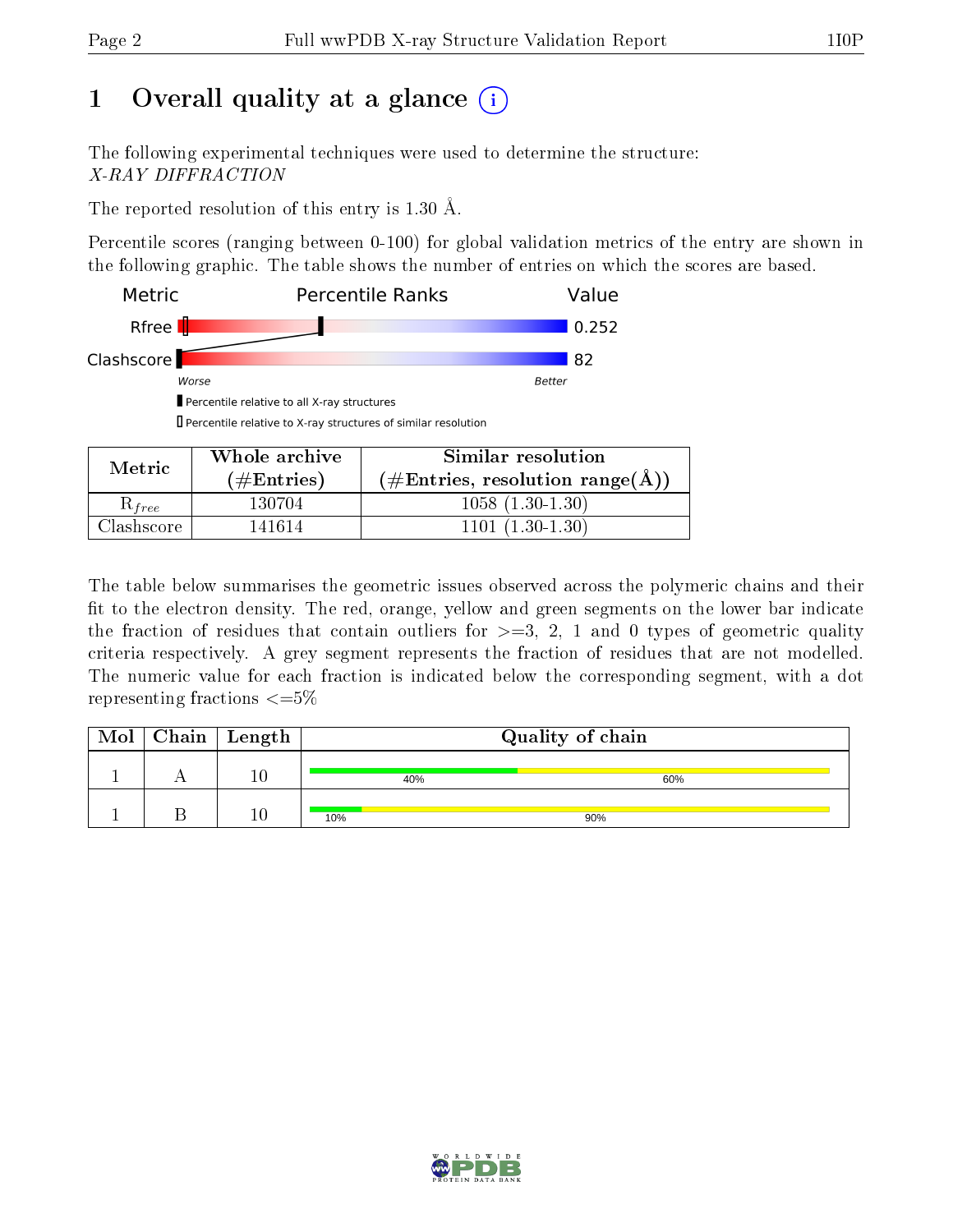# 2 Entry composition (i)

There are 3 unique types of molecules in this entry. The entry contains 563 atoms, of which 0 are hydrogens and 0 are deuteriums.

In the tables below, the ZeroOcc column contains the number of atoms modelled with zero occupancy, the AltConf column contains the number of residues with at least one atom in alternate conformation and the Trace column contains the number of residues modelled with at most 2 atoms.

• Molecule 1 is a DNA chain called 5'-D(\*GP\*CP\*GP\*TP\*AP\*(126)P\*AP\*CP\*GP\*C)-3'.

| Mol | Chain Residues | $\rm{Atoms}$  |               |  | ZeroOcc   AltConf   Trace |  |  |  |
|-----|----------------|---------------|---------------|--|---------------------------|--|--|--|
|     | $10\,$         | Total C N O   |               |  |                           |  |  |  |
|     |                | 213           | $104$ 38 62 9 |  |                           |  |  |  |
|     | 10             | Total C N O P |               |  |                           |  |  |  |
|     |                | 213           | 104 38        |  | - 62                      |  |  |  |

Molecule 2 is POTASSIUM ION (three-letter code: K) (formula: K).

|  | Mol   Chain   Residues | Atoms   | $ZeroOcc$   AltConf |
|--|------------------------|---------|---------------------|
|  |                        | Total K |                     |
|  |                        | Total K |                     |

Molecule 3 is water.

|  | $Mol$   Chain   Residues | Atoms               | ZeroOcc   AltConf |
|--|--------------------------|---------------------|-------------------|
|  | -67                      | Total O<br>67<br>67 |                   |
|  | 67                       | Total<br>67<br>67   |                   |

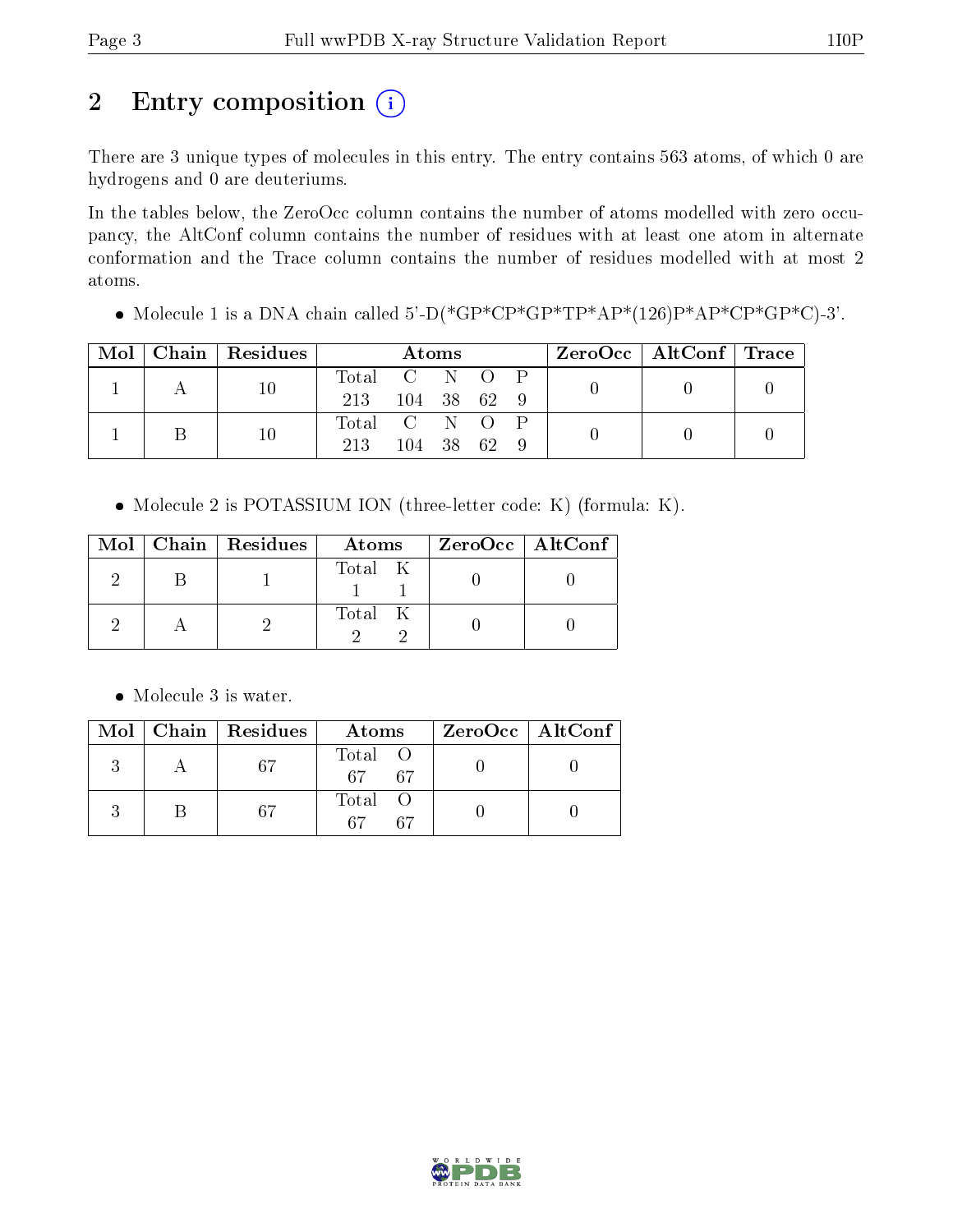# 3 Residue-property plots (i)

These plots are drawn for all protein, RNA and DNA chains in the entry. The first graphic for a chain summarises the proportions of the various outlier classes displayed in the second graphic. The second graphic shows the sequence view annotated by issues in geometry. Residues are colorcoded according to the number of geometric quality criteria for which they contain at least one outlier: green  $= 0$ , yellow  $= 1$ , orange  $= 2$  and red  $= 3$  or more. Stretches of 2 or more consecutive residues without any outlier are shown as a green connector. Residues present in the sample, but not in the model, are shown in grey.

• Molecule 1: 5'-D(\*GP\*CP\*GP\*TP\*AP\*(126)P\*AP\*CP\*GP\*C)-3'

| Chain A:               | 40%                                                      | 60% |  |  |  |  |
|------------------------|----------------------------------------------------------|-----|--|--|--|--|
| <mark>공영영법 발음 국</mark> | <b>B</b>                                                 |     |  |  |  |  |
|                        | • Molecule 1: 5'-D(*GP*CP*GP*TP*AP*(126)P*AP*CP*GP*C)-3' |     |  |  |  |  |
| Chain $B:$             | 10%                                                      | 90% |  |  |  |  |
| 흃윩욣                    |                                                          |     |  |  |  |  |

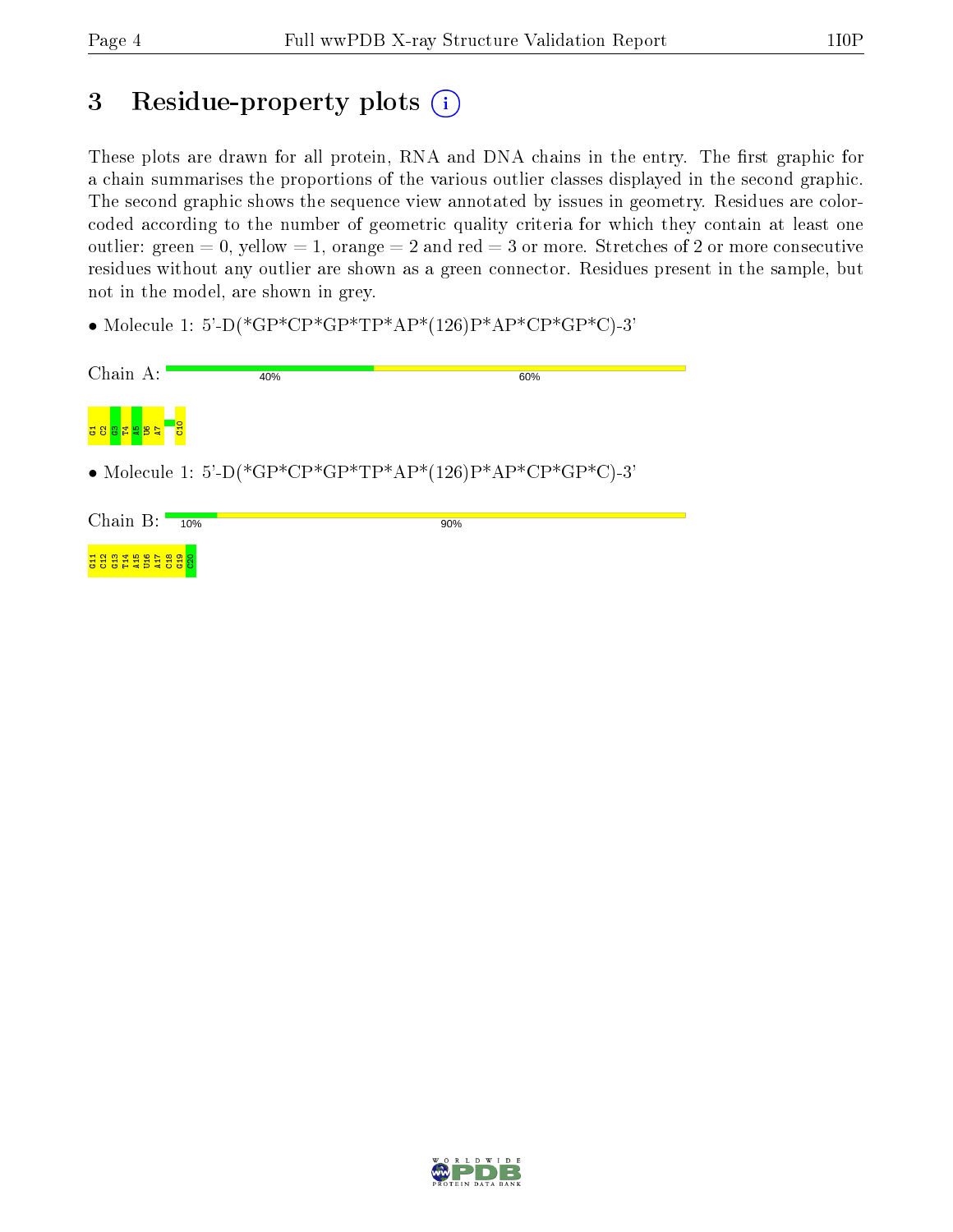# 4 Data and refinement statistics  $(i)$

| Property                                                             | Value                                                    | Source     |
|----------------------------------------------------------------------|----------------------------------------------------------|------------|
| Space group                                                          | P 21 21 21                                               | Depositor  |
| Cell constants                                                       | 44.84Å<br>25.18Å<br>44.81Å                               |            |
| a, b, c, $\alpha$ , $\beta$ , $\gamma$                               | $90.00^\circ$<br>$90.00^\circ$<br>$90.00^\circ$          | Depositor  |
| Resolution $(A)$                                                     | 20.00<br>$-1.30$                                         | Depositor  |
|                                                                      | 9.98<br>$-1.31$                                          | <b>EDS</b> |
| % Data completeness                                                  | (Not available) $(20.00-1.30)$                           | Depositor  |
| (in resolution range)                                                | $92.6(9.98-1.31)$                                        | <b>EDS</b> |
| $R_{merge}$                                                          | 0.04                                                     | Depositor  |
| $\mathrm{R}_{sym}$                                                   | (Not available)                                          | Depositor  |
| $\sqrt{I/\sigma}(I) > 1$                                             | $3.22$ (at $1.30\text{\AA}$ )                            | Xtriage    |
| Refinement program                                                   | SHELXL-97                                                | Depositor  |
|                                                                      | $\overline{0.161}$ ,<br>0.179                            | Depositor  |
| $R, R_{free}$                                                        | 0.238<br>0.252<br>$\ddot{\phantom{a}}$                   | DCC        |
| $R_{free}$ test set                                                  | 1224 reflections $(10.31\%)$                             | wwPDB-VP   |
| Wilson B-factor $(A^2)$                                              | 17.3                                                     | Xtriage    |
| Anisotropy                                                           | 0.313                                                    | Xtriage    |
| Bulk solvent $k_{sol}(e/\mathring{A}^3)$ , $B_{sol}(\mathring{A}^2)$ | $0.51$ , $37.7\,$                                        | <b>EDS</b> |
| $\overline{L-test for}$ twinning <sup>2</sup>                        | $\langle  L  \rangle = 0.51, \langle L^2 \rangle = 0.34$ | Xtriage    |
| Estimated twinning fraction                                          | $0.026$ for $-h, l, k$                                   | Xtriage    |
| $F_o, F_c$ correlation                                               | 0.95                                                     | <b>EDS</b> |
| Total number of atoms                                                | 563                                                      | wwPDB-VP   |
| Average B, all atoms $(A^2)$                                         | 19.0                                                     | wwPDB-VP   |

Xtriage's analysis on translational NCS is as follows: The largest off-origin peak in the Patterson function is  $12.83\%$  of the height of the origin peak. No significant pseudotranslation is detected.

<sup>&</sup>lt;sup>2</sup>Theoretical values of  $\langle |L| \rangle$ ,  $\langle L^2 \rangle$  for acentric reflections are 0.5, 0.333 respectively for untwinned datasets, and 0.375, 0.2 for perfectly twinned datasets.



<span id="page-4-1"></span><span id="page-4-0"></span><sup>1</sup> Intensities estimated from amplitudes.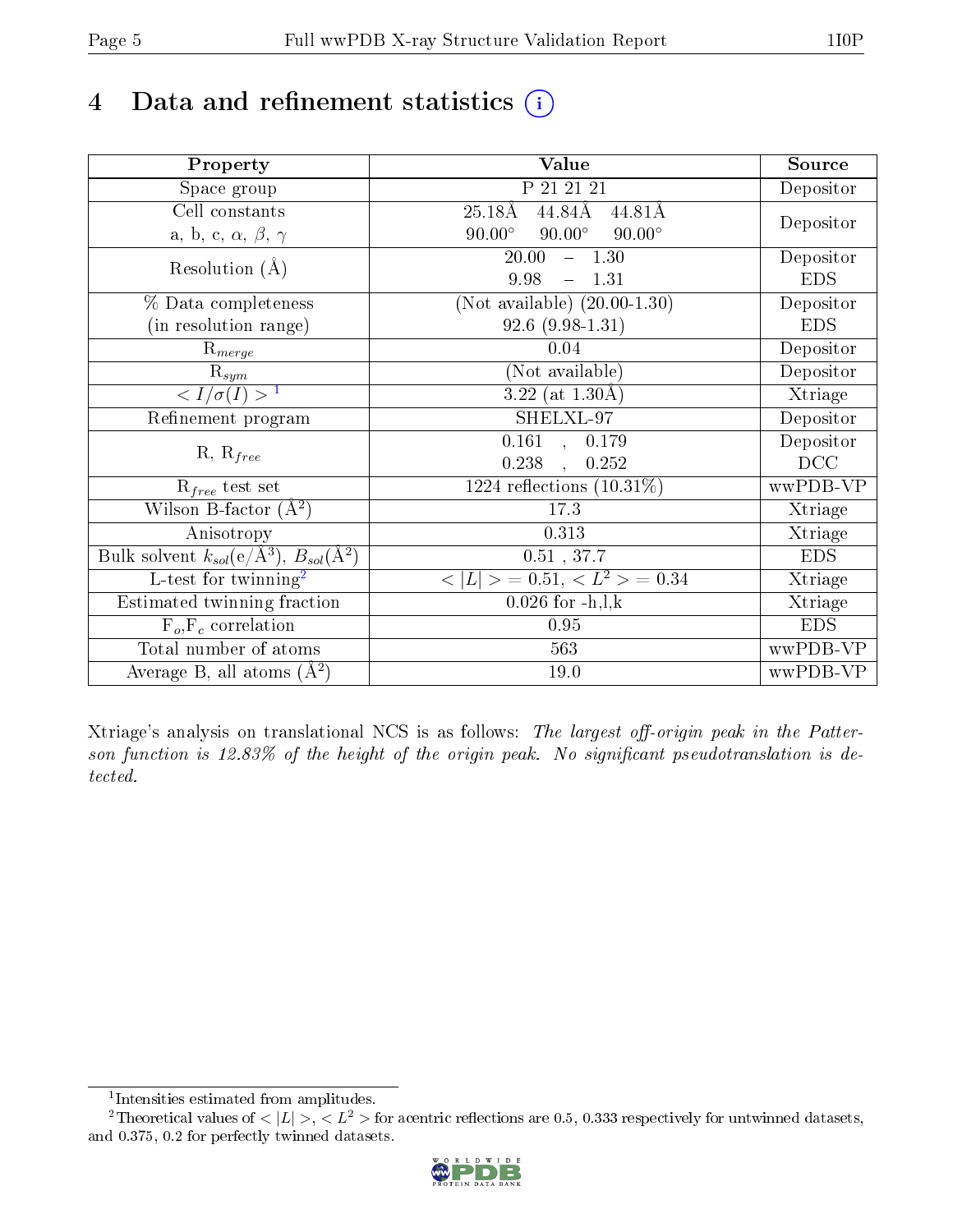# 5 Model quality  $(i)$

# 5.1 Standard geometry (i)

Bond lengths and bond angles in the following residue types are not validated in this section: K, 126

The Z score for a bond length (or angle) is the number of standard deviations the observed value is removed from the expected value. A bond length (or angle) with  $|Z| > 5$  is considered an outlier worth inspection. RMSZ is the root-mean-square of all Z scores of the bond lengths (or angles).

| Mol | Chain |             | Bond lengths   | Bond angles |                |
|-----|-------|-------------|----------------|-------------|----------------|
|     |       | <b>RMSZ</b> | $\# Z  > 5$    | RMSZ        | # $ Z  > 5$    |
|     |       | 0.56        | 0/203          | 0.69        | 0/309          |
|     |       | 0.64        | 0/203          | 0.79        | 0/309          |
| AΠ  | A 11  | 0.60        | $^{\prime}406$ | 0.75        | $^{\prime}618$ |

There are no bond length outliers.

There are no bond angle outliers.

There are no chirality outliers.

There are no planarity outliers.

## $5.2$  Too-close contacts  $(i)$

In the following table, the Non-H and H(model) columns list the number of non-hydrogen atoms and hydrogen atoms in the chain respectively. The H(added) column lists the number of hydrogen atoms added and optimized by MolProbity. The Clashes column lists the number of clashes within the asymmetric unit, whereas Symm-Clashes lists symmetry related clashes.

|  |     | Mol   Chain   Non-H   H(model)   H(added) |     |    | $\mid$ Clashes $\mid$ Symm-Clashes |
|--|-----|-------------------------------------------|-----|----|------------------------------------|
|  | 213 |                                           | 128 |    |                                    |
|  | 213 |                                           | 128 | 49 |                                    |
|  |     |                                           |     |    |                                    |
|  |     |                                           |     |    |                                    |
|  |     |                                           |     |    |                                    |
|  | 67  |                                           |     | 35 |                                    |
|  | 563 |                                           | 256 | 56 |                                    |

The all-atom clashscore is defined as the number of clashes found per 1000 atoms (including hydrogen atoms). The all-atom clashscore for this structure is 82.

All (56) close contacts within the same asymmetric unit are listed below, sorted by their clash

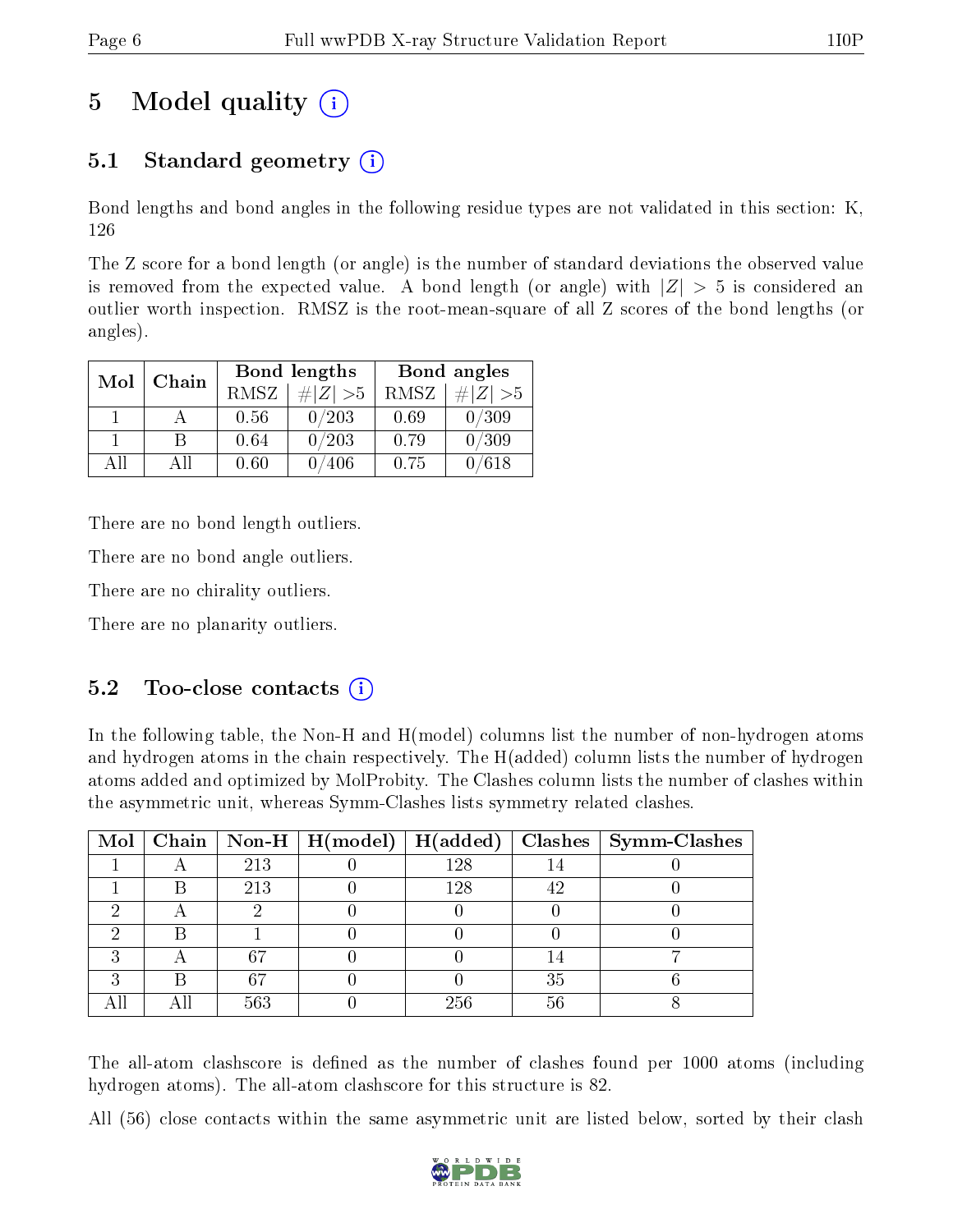magnitude.

|                            | Atom-2          | Interatomic      | Clash         |
|----------------------------|-----------------|------------------|---------------|
| Atom-1                     |                 | distance $(\AA)$ | overlap $(A)$ |
| 1: A:6:126:HK'3            | 3:A:230:HOH:O   | 1.31             | 1.30          |
| 1:A:7:DA:H4'               | 3:A:164:HOH:O   | 1.25             | 1.26          |
| 1:B:19:DG:O4'              | 3:B:224:HOH:O   | 1.66             | 1.12          |
| 1:B:13:DG:H <sub>4</sub>   | 3:Bi:160:HOH:O  | 1.48             | 1.11          |
| 1:A:2:DC:OP2               | 3:A:208:HOH:O   | 1.68             | 1.11          |
| 1:A:10:DC:OP2              | 3:A:217:HOH:O   | 1.65             | 1.11          |
| 1:B:16:126:OP1             | 3:B:204:HOH:O   | 1.68             | 1.10          |
| 1:B:18:DC:O4'              | 3:B:181:HOH:O   | 1.68             | 1.10          |
| 1:B:14:DT:O4               | 3:B:215:HOH:O   | 1.65             | 1.10          |
| 1:A:4:DT:H72               | 3:A:185:HOH:O   | 1.50             | 1.08          |
| 1:B:13:DG:OP1              | 3:B:235:HOH:O   | 1.83             | 0.96          |
| 1:B:17:DA:H5"              | 3:B:232:HOH:O   | 1.64             | 0.95          |
| 1:1:16:126:HG'2            | 3:B:232:HOH:O   | 1.66             | 0.94          |
| 1:B:16:126:HH'2            | 1:B:17:DA:H4'   | 1.52             | 0.89          |
| 1: A: 4: DT: C7            | 3:A:185:HOH:O   | 2.10             | 0.88          |
| 1:B:17:DA:H2'              | 3:B:181:HOH:O   | 1.73             | 0.88          |
| 1:A:2:DC:P                 | 3:A:208:HOH:O   | 2.29             | 0.87          |
| 1:B:13:DG:O4'              | 3:B:236:HOH:O   | 1.94             | 0.86          |
| 1:B:11:DG:C5'              | 3:Bi:177:HOH:O  | 2.28             | 0.81          |
| 1: A:6:126:HH'2            | 3:A:230:HOH:O   | 1.81             | 0.78          |
| 1:B:11:DG:H5'              | 3:B:177:HOH:O   | 1.83             | 0.78          |
| 1:B:18:DC:CI'              | 3:B:181:HOH:O   | 2.27             | 0.77          |
| 1:B:13:DG:N2               | 3:B:193:HOH:O   | 1.66             | 0.73          |
| 1:B:11:DG:O4'              | 3:Bi:180:HOH:O  | 2.07             | 0.72          |
| 1:B:19:DG:Cl'              | 3:B:224:HOH:O   | 2.27             | 0.72          |
| 1:B:13:DG:C5'              | 3:B:160:HOH:O   | 2.34             | 0.72          |
| 1:B:13:DG:C4'              | 3:B:160:HOH:O   | 2.20             | 0.70          |
| 1:B:11:DG:H5"              | 3:B:177:HOH:O   | 1.92             | 0.68          |
| 1: B: 16:126: HE'2         | 3:B:232:HOH:O   | 1.96             | 0.66          |
| 1: B: 16:126: P            | 3: B:204: HOH:O | 2.47             | 0.65          |
| 1:B:17:DA:OP1              | 3:B:165:HOH:O   | 2.14             | 0.65          |
| 1:B:11:DG:H2"              | 1:B:12:DC:H5'   | 1.80             | 0.63          |
| 1:A:1:DG:H5'               | 3:A:153:HOH:O   | 1.98             | 0.63          |
| 1:B:17:DA:C5'              | 3:B:232:HOH:O   | 2.32             | 0.62          |
| 1:B:13:DG:N3               | 3:B:193:HOH:O   | 2.32             | 0.61          |
| 1: A:6:126:H G'1           | 3:A:178:HOH:O   | 2.01             | 0.60          |
| 1:B:17:DA:C5'              | 3:B:165:HOH:O   | 2.48             | 0.60          |
| 1:B:17:DA:P                | 3:B:165:HOH:O   | 2.58             | 0.60          |
| $1:B:11:\overline{DG:C1'}$ | 3:B:180:HOH:O   | 2.50             | 0.60          |
| 1:B:16:126:HH'1            | 3:B:184:HOH:O   | 2.03             | 0.59          |
| 1: A:6:126: CG'            | 3:A:178:HOH:O   | 2.52             | 0.58          |

Continued on next page...

PROTEIN DATA BANK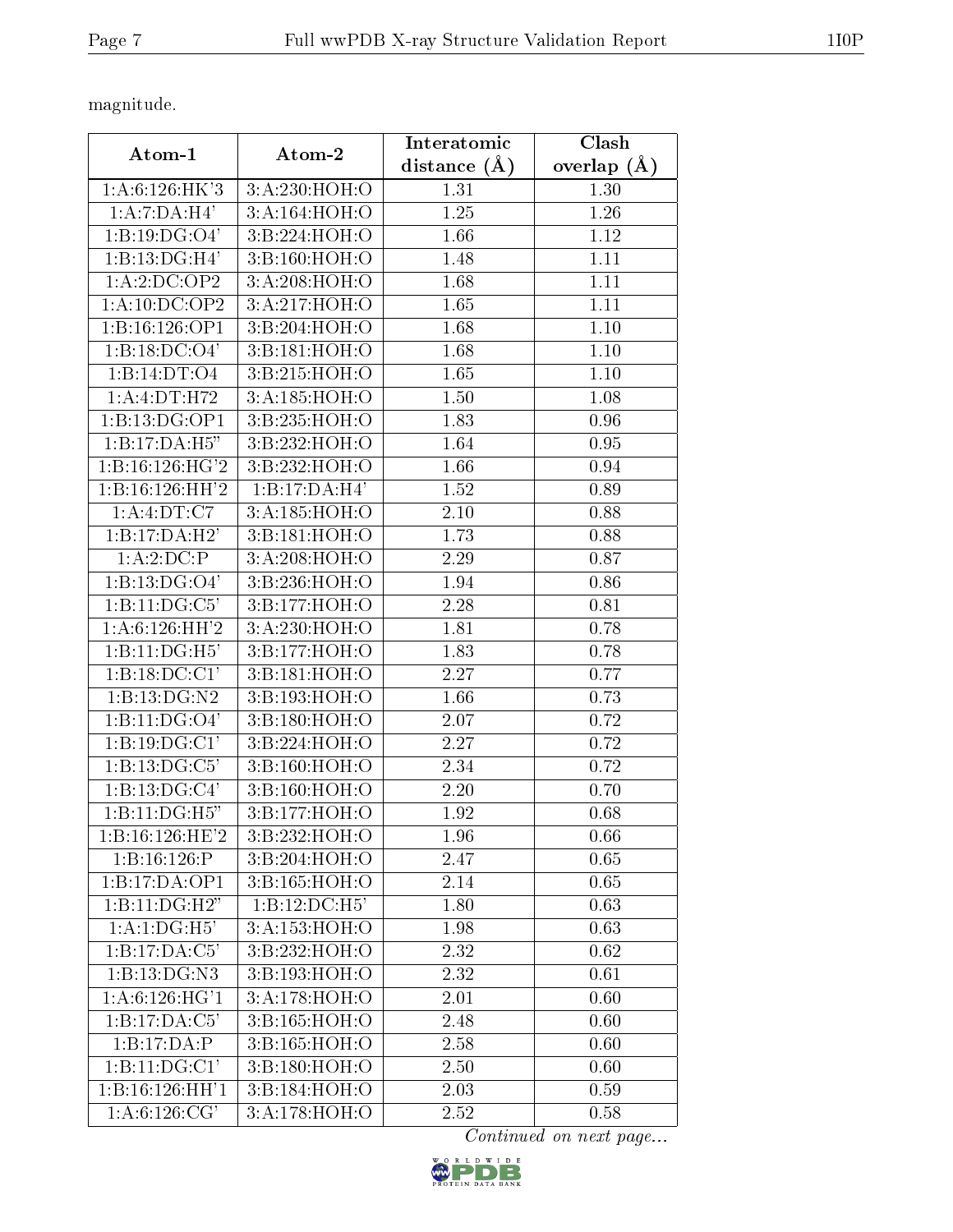|                                      |                | Interatomic    | Clash           |
|--------------------------------------|----------------|----------------|-----------------|
| Atom-1                               | Atom-2         | distance $(A)$ | overlap $(\AA)$ |
| 1: B: 13: DG: C2                     | 3:B:193:HOH:O  | 2.30           | 0.58            |
| 1:B:13:DG:Cl'                        | 3:B:236:HOH:O  | 2.53           | 0.54            |
| 1:B:17:DA:H5'                        | 3:B:165:HOH:O  | 2.09           | 0.52            |
| 1:B:17:DA:C2'                        | 3:Bi:181:HOH:O | 2.43           | 0.48            |
| 1: B: 16:126: HE'2                   | 3:B:209:HOH:O  | 2.14           | 0.48            |
| 1:B:11:DG:C2'                        | 1:B:12:DC:H5'  | 2.43           | 0.48            |
| 1: B: 16:126:CH'                     | 1:B:17:DA:H4'  | 2.35           | 0.47            |
| 1:A:7:DA:C4'                         | 3:A:164:HOH:O  | 2.09           | 0.47            |
| 1:B:15:DA:H2'                        | 1:B:16:126:H6  | 1.98           | 0.46            |
| 1:B:11:DG:H2'                        | 1:B:12:DC:C6   | 2.51           | 0.46            |
| 1:B:11:DG:H1'                        | 3:B:180:HOH:O  | 2.16           | 0.45            |
| 1:B:11:DG:H2'                        | 1:B:12:DC:H6   | 1.82           | 0.44            |
| 1: A:6:126:H <sub>G</sub> '2         | 3:A:178:HOH:O  | 2.18           | 0.42            |
| 1: B: 16:126: HK3                    | 3:B:192:HOH:O  | 2.20           | 0.41            |
| 1:A:2:D <sub>C</sub> :O <sub>5</sub> | 3:A:208:HOH:O  | 2.22           | 0.40            |

Continued from previous page...

All (8) symmetry-related close contacts are listed below. The label for Atom-2 includes the symmetry operator and encoded unit-cell translations to be applied.

| Atom-1        | Atom-2                                       | Interatomic    | Clash         |
|---------------|----------------------------------------------|----------------|---------------|
|               |                                              | distance $(A)$ | overlap $(A)$ |
| 3:A:166:HOH:O | $3:\overline{A}:178:\overline{HO}H:O[3_545]$ | 1.29           | 0.91          |
| 3:A:153:HOH:O | 3:A:178:HOH:O[3 545]                         | 1.45           | 0.75          |
| 3:B:137:HOH:O | $3:B:200:H\overline{OH:O[2\quad454]}$        | 1.70           | 0.50          |
| 3:A:131:HOH:O | 3:B:177:HOH:O[3 655]                         | 2.04           | 0.16          |
| 3:A:220:HOH:O | 3:B:184:HOH:O[2 455]                         | 2.05           | 0.15          |
| 3:A:229:HOH:O | $3:B:176:HOH:O[2_554]$                       | 2.08           | 0.12          |
| 3:A:179:HOH:O | 3:B:160:HOH:O[2 554]                         | 2.10           | 0.10          |
| 3:A:175:HOH:O | 3:B:188:HOH:O[4 555]                         | 2.12           | 0.08          |

## 5.3 Torsion angles (i)

#### 5.3.1 Protein backbone (i)

There are no protein molecules in this entry.

#### 5.3.2 Protein sidechains (i)

There are no protein molecules in this entry.

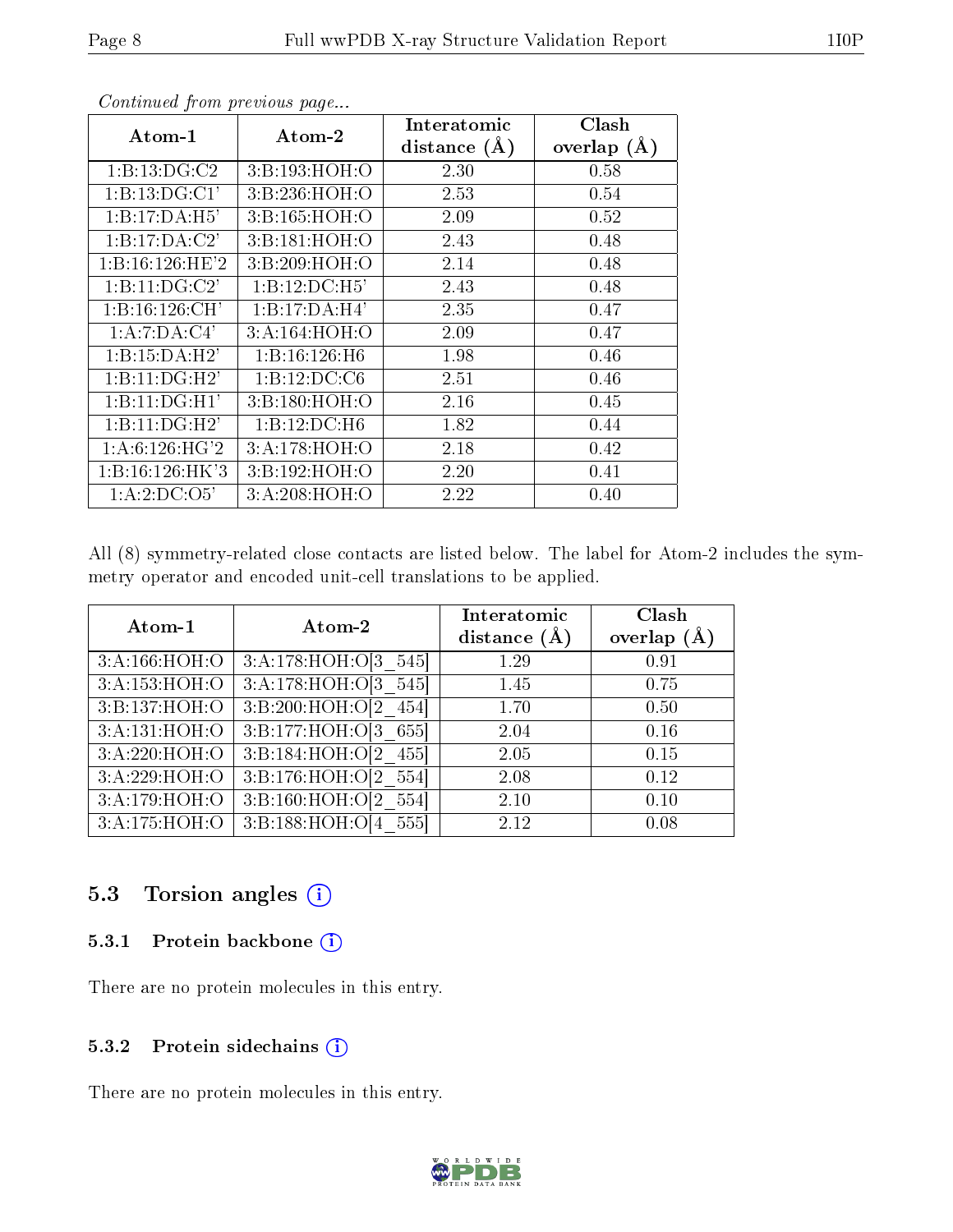#### $5.3.3$  RNA  $(i)$

There are no RNA molecules in this entry.

# 5.4 Non-standard residues in protein, DNA, RNA chains (i)

2 non-standard protein/DNA/RNA residues are modelled in this entry.

In the following table, the Counts columns list the number of bonds (or angles) for which Mogul statistics could be retrieved, the number of bonds (or angles) that are observed in the model and the number of bonds (or angles) that are defined in the Chemical Component Dictionary. The Link column lists molecule types, if any, to which the group is linked. The Z score for a bond length (or angle) is the number of standard deviations the observed value is removed from the expected value. A bond length (or angle) with  $|Z| > 2$  is considered an outlier worth inspection. RMSZ is the root-mean-square of all Z scores of the bond lengths (or angles).

| Mol<br>$\mid$ Type $\mid$ Chain $\mid$ | Res | Link |    | Bond lengths |            |      | Bond angles |          |      |          |
|----------------------------------------|-----|------|----|--------------|------------|------|-------------|----------|------|----------|
|                                        |     |      |    |              | Counts:    | RMSZ | # $ Z  > 2$ | Counts   | RMSZ | $\# Z >$ |
|                                        | 126 |      | 16 |              | 24, 32, 33 | 0.96 | $1(4\%)$    | 26,42,45 | 2.89 | (2(7%)   |
|                                        | 126 |      |    |              | 24, 32, 33 | 0.97 | 1(4%)       | 26,42,45 | 2.89 | (2(7%)   |

In the following table, the Chirals column lists the number of chiral outliers, the number of chiral centers analysed, the number of these observed in the model and the number defined in the Chemical Component Dictionary. Similar counts are reported in the Torsion and Rings columns. '-' means no outliers of that kind were identified.

| Mol |     |  | Type   Chain   Res   Link   Chirals | <b>Torsions</b>                                         | Rings |
|-----|-----|--|-------------------------------------|---------------------------------------------------------|-------|
|     | 126 |  | <b>Contract Contract</b>            | $2/16/36/37$   $0/2/2/2$                                |       |
|     | 126 |  |                                     | $\left[ \frac{2}{16} \frac{36}{37} \right]$   $0/2/2/2$ |       |

All (2) bond length outliers are listed below:

| Mol |  |     | Chain   Res   Type   Atoms $\overline{\phantom{a}}$ | $\mathbf{Z}$ | $\mid$ Observed( $\rm \AA$ ) $\mid$ Ideal( $\rm \AA$ ) |  |
|-----|--|-----|-----------------------------------------------------|--------------|--------------------------------------------------------|--|
|     |  |     | $C4-N3$                                             | 3.08         | 1.38                                                   |  |
|     |  | 126 | C4-N3                                               | 2.82         |                                                        |  |

All (4) bond angle outliers are listed below:

| Mol | Chain | Res | <b>Type</b> | Atoms       |       | Observed $(°)$ | Ideal(°) |
|-----|-------|-----|-------------|-------------|-------|----------------|----------|
|     |       |     | 126         | $C4-N3-C2$  | 14.30 | 127.22         | 115 14   |
|     |       | 16  | 126.        | $C4-N3-C2$  | 14.13 | 127.08         | 115.14   |
|     |       | 16  | 196         | $C5M-C5-C6$ | 2.27  | 123.47         | 118.68   |
|     |       |     | 196         | C5M-C5-C6   | 2.03  | 122.97         | 118.68   |

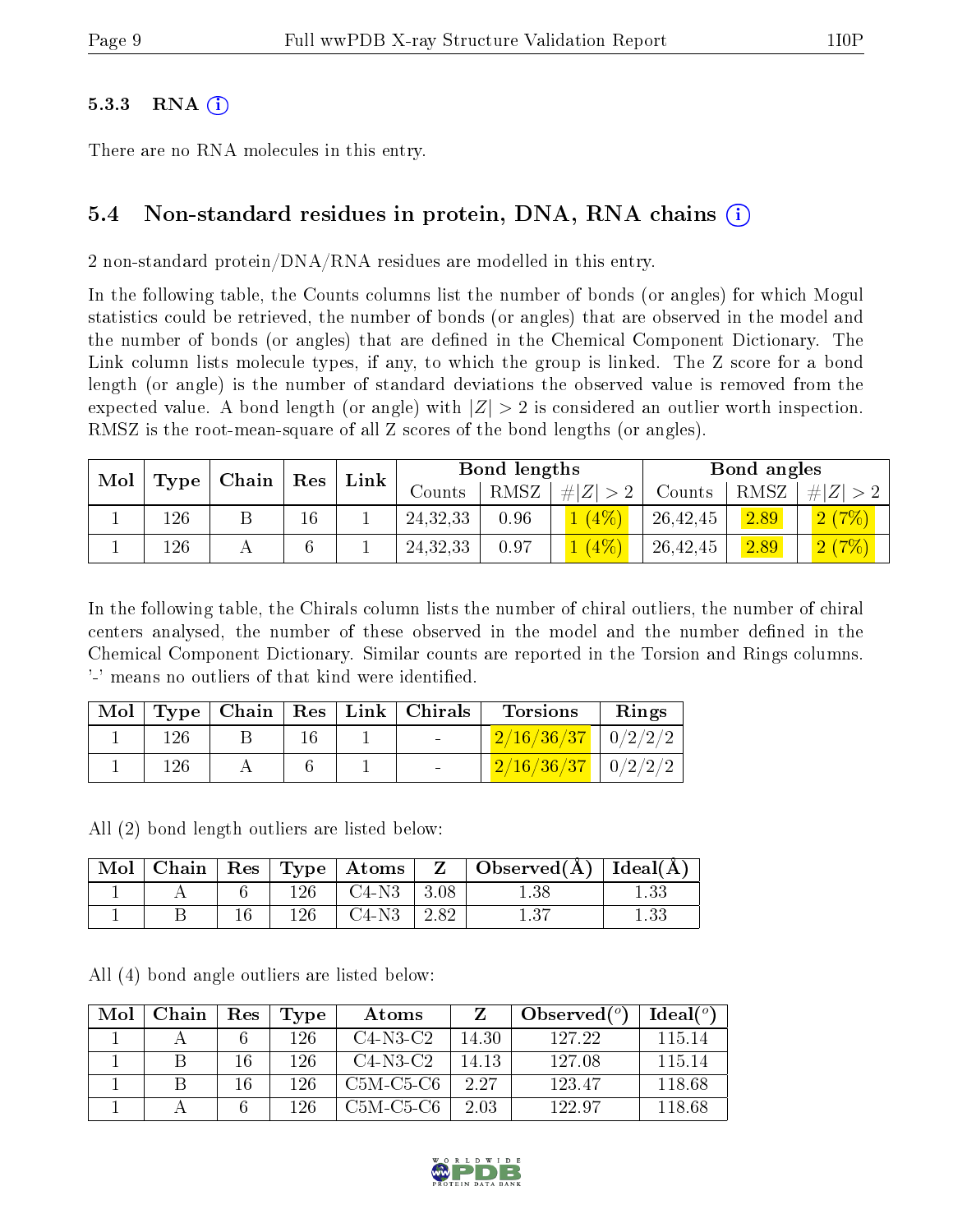There are no chirality outliers.

All (4) torsion outliers are listed below:

| Mol | Chain | Res | 'Type | Atoms              |
|-----|-------|-----|-------|--------------------|
|     |       | 16  | -126  | CG'-CH'-OI'-CK'    |
|     |       |     | 126   | $O2'$ -CA'-CB'-OC' |
|     |       | 16  | 126   | $C1'$ -C2'-O2'-CA' |
|     |       |     | 196   | $OF\_CG\_CH\_OI'$  |

There are no ring outliers.

2 monomers are involved in 15 short contacts:

|  |       | Mol   Chain   Res   Type   Clashes   Symm-Clashes |
|--|-------|---------------------------------------------------|
|  | 1 9 G |                                                   |
|  | 1 ባፎ  |                                                   |

### 5.5 Carbohydrates (i)

There are no carbohydrates in this entry.

# 5.6 Ligand geometry  $(i)$

Of 3 ligands modelled in this entry, 3 are monoatomic - leaving 0 for Mogul analysis.

There are no bond length outliers.

There are no bond angle outliers.

There are no chirality outliers.

There are no torsion outliers.

There are no ring outliers.

No monomer is involved in short contacts.

### 5.7 [O](https://www.wwpdb.org/validation/2017/XrayValidationReportHelp#nonstandard_residues_and_ligands)ther polymers (i)

There are no such residues in this entry.

## 5.8 Polymer linkage issues  $(i)$

There are no chain breaks in this entry.